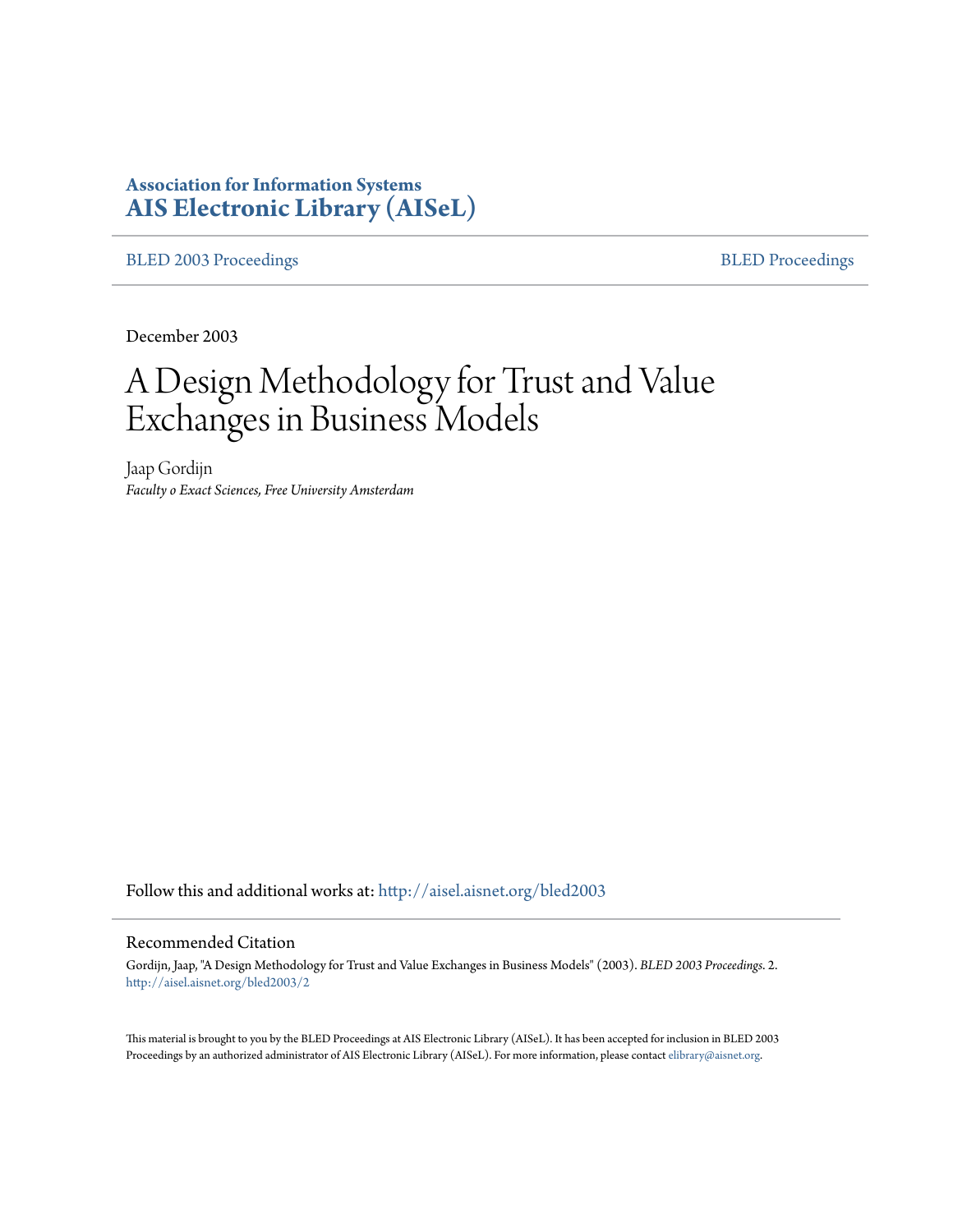## **16th Bled eCommerce Conference**

#### **eTransformation**

Bled, Slovenia, June 9 - 11, 2003

# **A Design Methodology for Trust and Value Exchanges in Business Models**

#### **Jaap Gordijn**

Faculty of Exact Sciences, Free University Amsterdam, The Netherlands Gordijn@cs.vu.nl

#### **Yao-Hua Tan**

Department of Economics and Business Administration, Information Systems Group, Free University Amsterdam, The Netherlands YTan@feweb.vu.nl

#### **Abstract**

*In this paper we introduce a design methodology for business models from two perspectives: the value web perspective and the trust perspective. The value web perspective models the creation, distribution, and consumption of things of economic value in a network of multiple enterprises and end-consumers. The goal of the methodology is two-fold: (1) to create a common understanding of a business model for all actors involved, and (2) to assess the potential profitability of a business model. The trust perspective describes how value webs can be expanded with trustworthy control procedures to provide for each actor sufficient confidence in each other to enable trading. We present a first outline of a formal theory to design trustworthy control procedures in the setting of the e3value methodology.* 

#### **1. Introduction**

e-Business development becomes more and more a *trans-disciplinary* design problem. An e-business case should have a sound value proposition, so marketing and business economics is an important discipline to take into account. On the other hand, information & communication technology (ICT) plays an enabling and critical role: most e-business cases are fully dependent on reliable information technology. Additionally, trust, e.g. enabled by inter-organizational business processes and document flows, is important to consider.

Stakeholders representing these different disciplines view the similar design problem (how to develop a specific e-business case) from different viewpoints. It is widely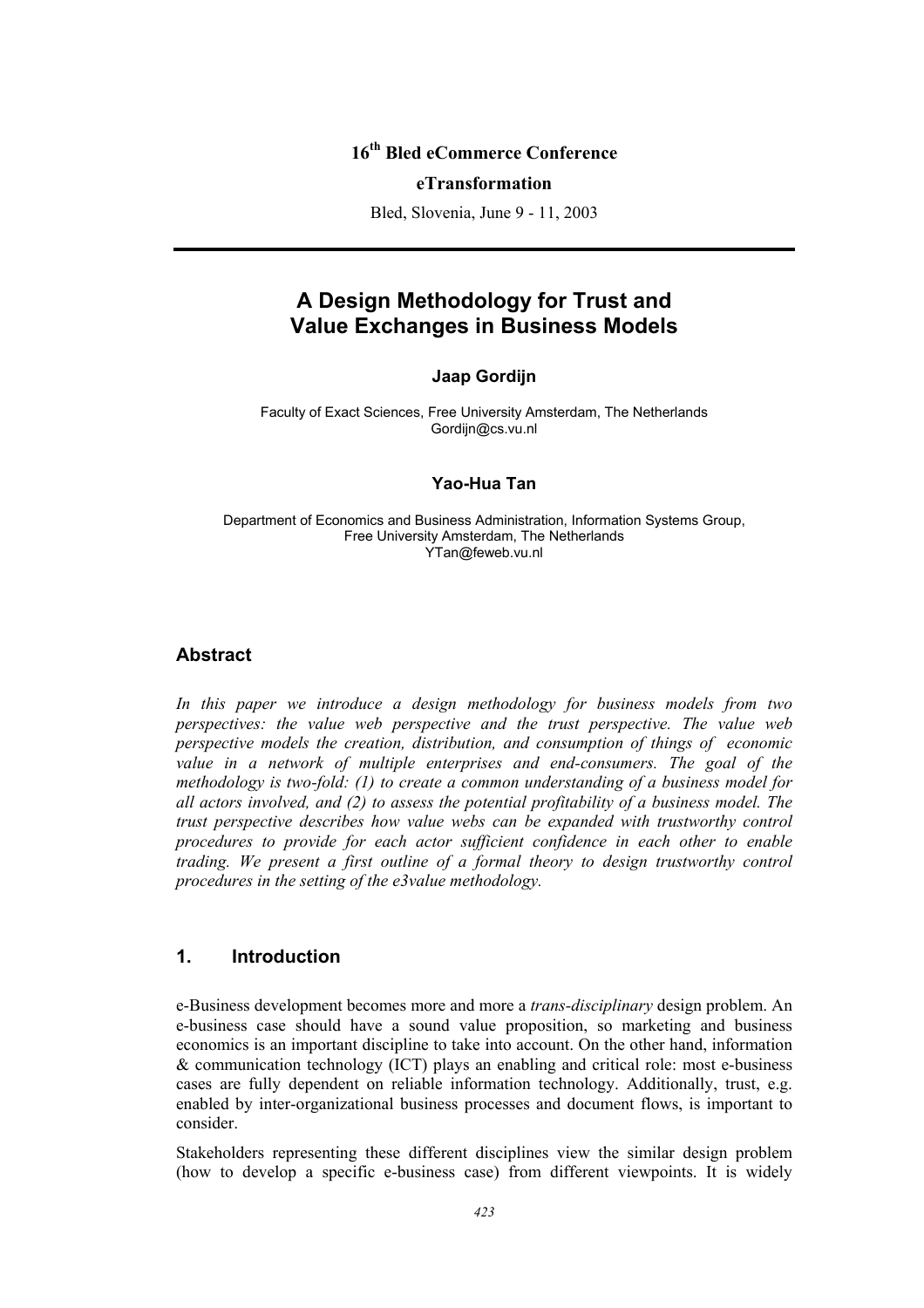accepted that these different viewpoints result, due to misunderstandings amongst stakeholders, in a lack of common understanding of the e-business case to be developed. Moreover, stakeholders often represent different enterprises. Since enterprises often do not share a common terminology, e.g. because they operate in different markets and have other cultures, common understanding an e-business case even decreases.

One of the contributions of the ICT and business process sciences is a *conceptual modeling* approach for business and ICT development. The activity of conceptual modeling refers to formally defining aspects of the physical and social world around us for the purpose of understanding and communication [Mylopoulos, 1992]. Describing an e-business case formally, may contribute to a better understanding of the case at hand, and therefore increases stakeholder's confidence in such a case.

Since there are multiple perspectives taken on an e-business case, it is important to use multiple description techniques to represent stakeholder viewpoints. A commonly made mistake in conceptual modeling is to express all perspectives by only one description formalism, leading to unclear and cluttered descriptions of the e-business case at hand, thus not contributing to a common understanding.

In this paper we introduce description techniques for two of such perspectives: the value web perspective and the trust perspective. The value web perspective models the creation, distribution, and consumption of economic value in a network of multiple enterprises and end-consumers. The goal here is two-fold: (1) to create a common understanding of a business model for all actors involved, and (2) to assess the potential profitability of a business model. In this paper, we focus on common understanding. Profitability assessment is extensively discussed in [Gordijn 2002]. It is widely acknowledged that trust between trade partners is a key to success of a business relation (see e.g. [Mayer et al. 1995], [AMR special issue, 1998]. In particular, in e-business relations where often parties do online business with each other without having any previous experience with each other, or lack detailed information about one another, trust building is a complicated aspect of the relation (see e.g. [McKnight, 2002]). The trust perspective in this paper describes how value webs can be expanded with control procedures to provide for each actor sufficient confidence in each other to enable trading. In particular, we focus on a formal analysis of the control procedures that can be used to develop a theory for designing the most appropriate control procedure for a given value web. The long-term objective of this research is to subsequently use this theory to extend the  $e^3$ *value* methodology with a library of heuristic guidelines for selecting the most appropriate control procedures for a given value web. The goal of this paper is somewhat more modest: It shows how value webs can be related to trust issues. As we will see, trust can be seen as a value web itself, and value webs can be used as starting point to design trust models.

#### *Case Study: Letter of Credit*

As case study we use the Letter of Credit. Banks introduced the Letter of Credit procedure in order to solve the following problem in international trade. Suppose we have a seller in Hong Kong and a buyer in the Netherlands. The agents are geographically far apart, and the goods have to be transported by a carrier from the seller to the buyer (we assume by sea). On the one hand the seller does not want to ship the goods onto the carrier's vessel (and thereby lose control over them) without first receiving payment from the buyer. On the other hand the buyer does not want to pay the seller (and thereby lose control over the money) before the goods have been shipped. In other words, the agents prefer a simultaneous exchange of the shipment of the goods in return for the money. To solve this deadlock situation banks introduced the letter of credit; which is an agreement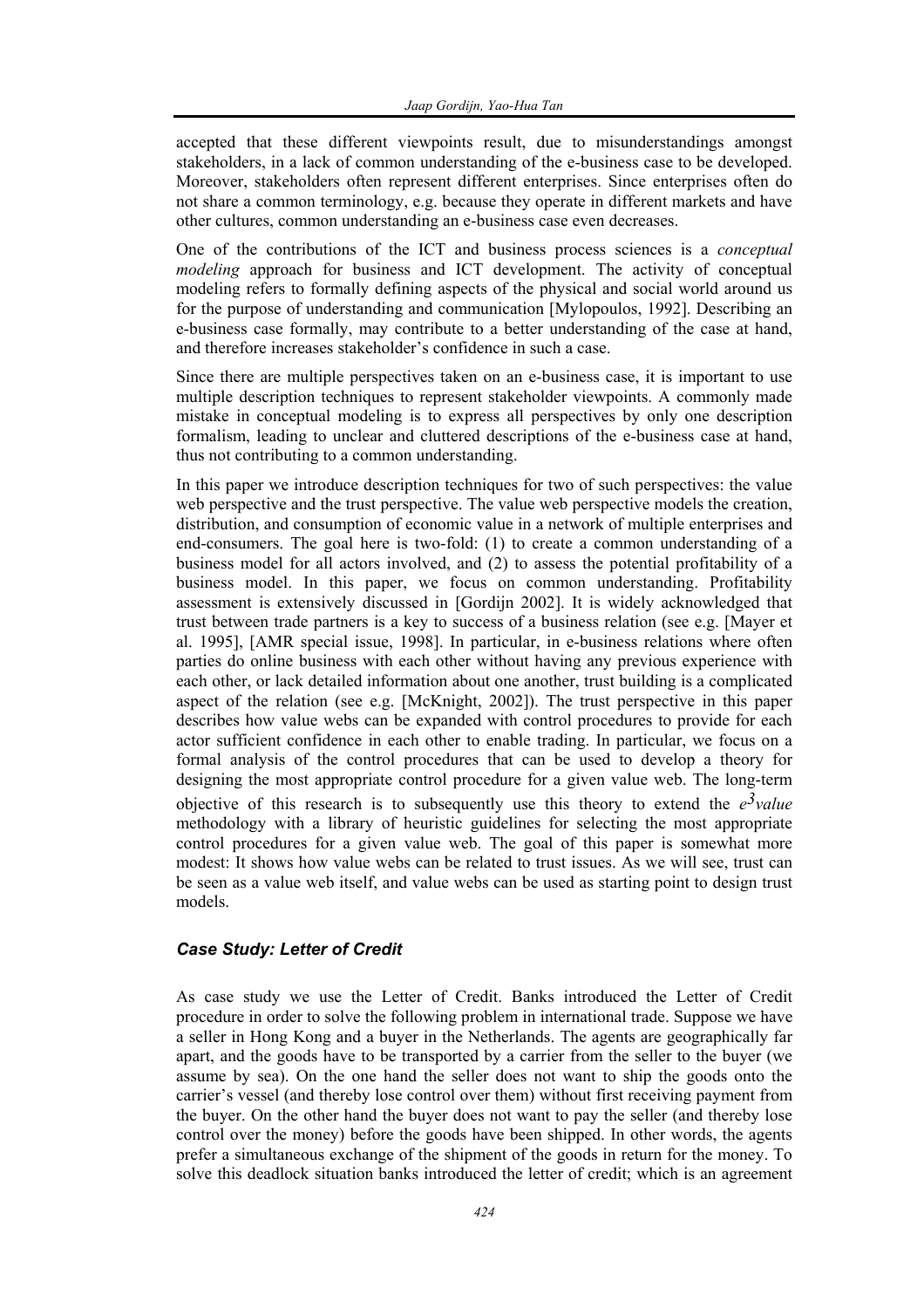that the bank of the buyer will arrange the payment for the seller as soon as the seller can prove to the bank that he shipped the goods. The bill of lading is issued by the carrier in return for the goods that he received from the seller. The *United Nations Convention on International Multimodal Transport of Goods* (CIMTG) describes this function as follows [UNCMITG, 1980]:

**Article 10** - Evidentiary effect of the multimodal transport document

Except for particulars in respect of which and to the extent to which a reservation permitted under article 9 has been entered:

The multimodal transport document shall be prima facie evidence of the taking in charge by the multimodal transport operator of the goods as described therein; and

Proof to the contrary by the multimodal transport operator shall not be admissible if the multimodal transport document is issued in negotiable form and has been transferred to a third party, including a consignee, who has acted in good faith in reliance on the description of the goods therein.

The remainder of this paper is structured as follows. Section 2 focuses on modeling value webs, whereas section 3 proposes a way to model trust. In section 4, we elaborate on relating value web modeling to trust modeling. Finally, section 5 presents future research to be done to connect value web and trust modeling more fundamentally.

#### **2. Modeling Value Webs**

The Letter of Credit Procedure can be viewed from multiple viewpoints. Seen from a trust perspective, the Letter of Credit Procedure contributes to increasing confidence in reliable and fair exchange of goods between actors, who do not know each other in advance. From a business value perspective, the Letter of Credit Procedure can be seen as a commercial service *itself* facilitating the sale and delivery of another good or service. If we see a value web as a set of actors exchanging things of economic value with each other, we can view the Letter of Credit Procedure as an economically valuable service in a *secondary* value web, facilitating a *primary* value web consisting of actors exchanging goods or services. This section discusses an approach called  $e^3$ *value* [Gordijn 2001], to model value webs, whereas section 3 focuses on the trust perspective. The  $e^3$ value methodology is developed to model a value web consisting of actors who create, exchange, and consume things of economic value. It has been used in various industries, e.g. the music, finance, internet service provisioning, news and energy industry [Gordijn 2002]. Moreover, elementary tool-support is available (see http://www.cs.vu.nl/~gordijn/research.htm), and advanced tool support is now developed in the EC-IST funded project Obelix (see http://obelix.e3value.com).

#### *2.1 Primary Value Web: Exchanging Goods for a Fee*

Figure 1 shows a value web modeling that a supplier offers some object of value to a customer and obtains a fee in return. We keep this value web deliberately simple, to explain our formalization (section 2.2 adds trust services for the Letter of Credit procedure to this web).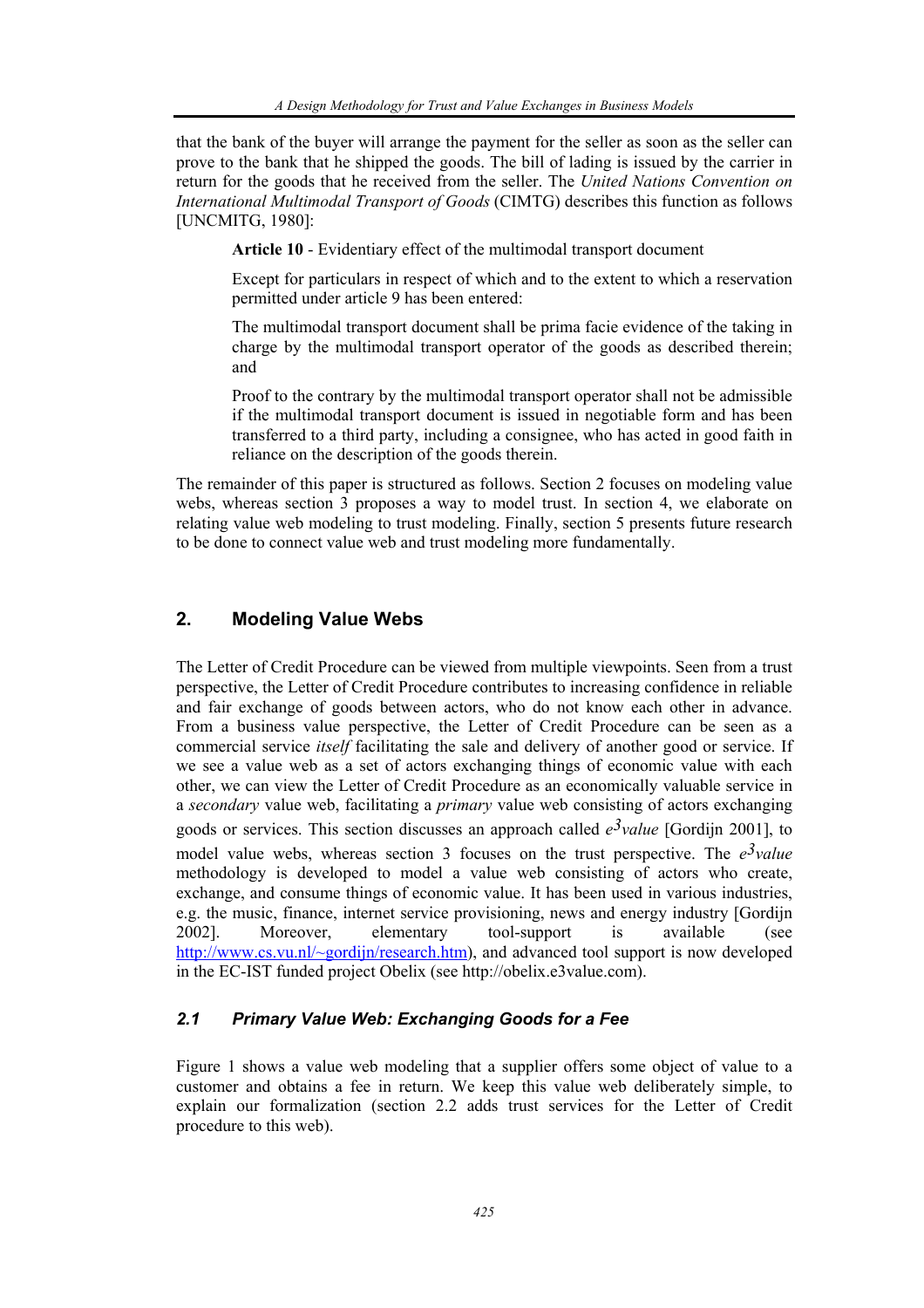

*Figure 1: A Supplier and a Customer Exchanging Objects of Value.* 

*(Note: The grey area and superimposed text are only for explanatory purposes and are not part of the*  e3value *modeling technique itself)*

An important concept in a value web is a *value object*. Such an object is a good, a service, a fee or a combination of these, which is of *economic value* for at least one actor. An *actor* is an entity perceived by itself and its environment as an independent economic and often legal entity. The goal of an actor is to make profit (in case of an enterprise) or to increase its economic utility (in case of an end-consumer). Actors are related by *value exchanges*, which express the willingness of actors to exchange objects of economic value with each other. So, in figure 1 two actors (a supplier and a customer) are willing to exchange objects of economic value (a good and a fee) with each other.

A value web also expresses the notion of *economic reciprocity*. We assume that actors are rational acting economic entities that are only willing to offer a value object if they acquire another value object in return that represents for that actor a higher value than the one offered. To represent economic reciprocity we employ two constructs. The *value port* construct shows the willingness of actor to offer or to acquire a value object from its environment. It allows us to abstract away from internal business processes performed by an actor; a port only states *that* something is offered or requested, not *how* this is accomplished. The *value interface* construct groups value ports of an actor and states atomicity. By this, we mean that an actor is only willing to acquire or to provide a value object through a port if and only if it is willing to acquire or to provide value objects through all ports of the interface. In other words: the actor is only to exchange objects via *all* ports of its value interface, or *none* at all. This models economic reciprocity: In figure 1 it is only possible to exchange a good and a fee in combination and not separately.

#### *2.2 Secondary Value Web: Letter of Credit*

The value web presented in figure 1 has an important assumption. We assume that if the supplier delivers a good to a customer, he always gets paid. The same holds for the consumer: If he pays, he obtains the good. This behavior is implied by the semantics of value interfaces: It is not possible to obtain a good without paying for it or vice versa. In practice, this assumption does not always hold. Suppose that a customer orders a good, physically receives the good, but then refuses to pay. Then the semantics of the value interfaces are not obeyed. Consequently, mechanisms should be in place, to ensure that both value exchanges in figure 1 occur (or none at all). The Letter of Credit is such a mechanism, which moreover can be seen as commercial service itself (see figure 2). Hence, the primary service of selling a good is expanded with a kind of secondary control service, the Letter of Credit procedure, which is specifically tailored to secure the interests of the seller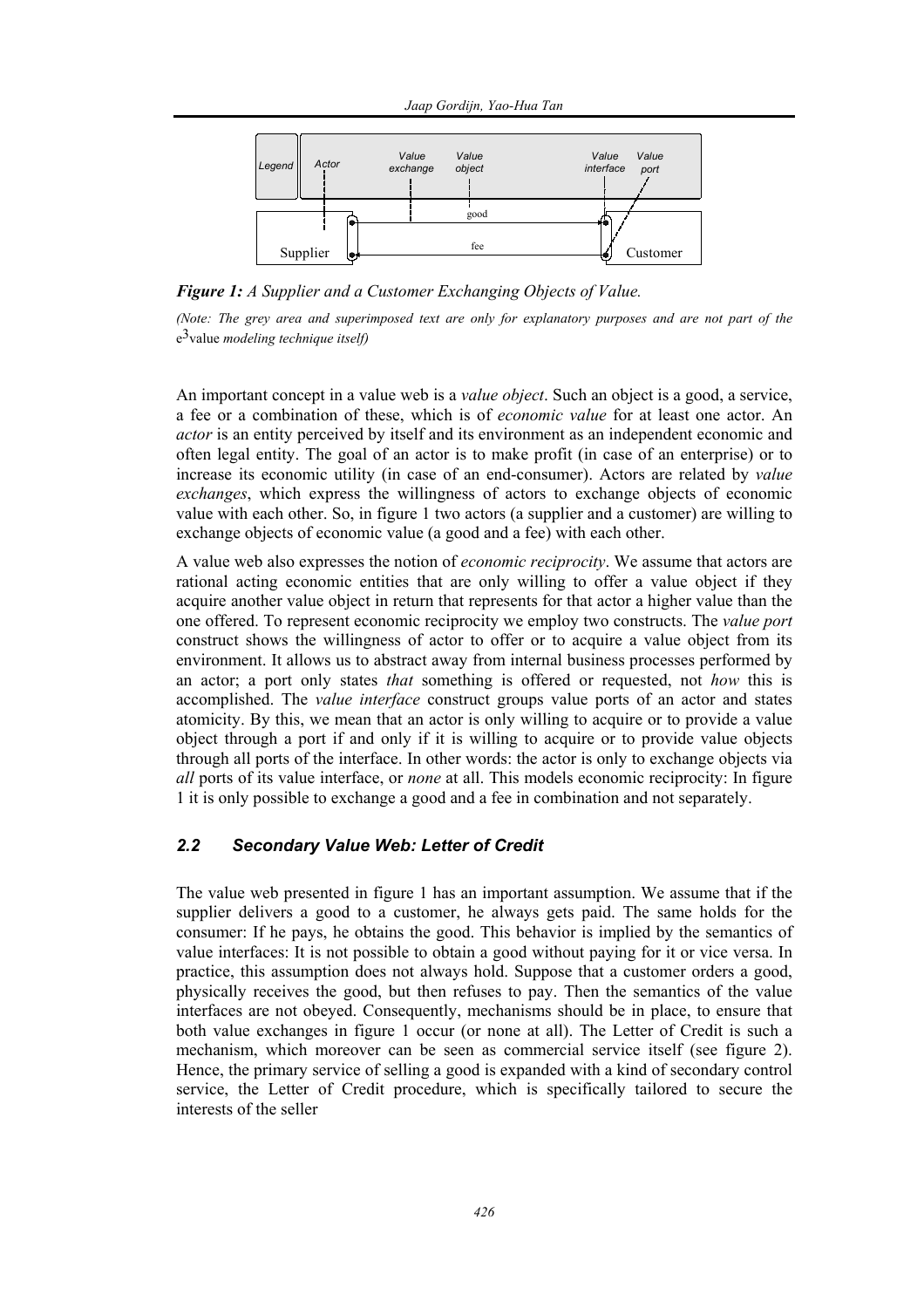

*Figure 2: Secondary Value Web for Letter of Credit* 

Figure 2 shows some additional  $e^3$ *value* notations such as *consumer needs*, various kinds of *dependency paths*, and *termination bars*. A consumer need models the event that an actor (e.g. a customer) has a desire that s/he wants to be satisfied and is borrowed from standard marketing theory [Kotler 1988]. The other constructs are needed to show which exchanges of values occur as a result of a customer need, are explained below.

First, figure 2 represents that the *customer* must guarantee that the supplier gets paid for the good. This is depicted by the AND-fork (a kind of dependency path, see  $\#1$ ), saying that if the consumer has a need for a good, he must exchange values via interface  $#2$  (a good for a fee) *and* via interface #3. The latter is the obtainment of a Letter of Credit, a service which ensures that if the supplier ships a good, s/he gets paid. The customer obtains a Letter of Credit from an *issuing bank* and the customer should pay a fee for this.

Typically, the issuing bank is in the same country as the customer, but has no branch in the supplier's country. Therefore, the issuing bank needs to involve a *corresponding bank*, which is physically closely related to the supplier. This corresponding bank ensures that the supplier will be paid as soon as the supplier has shipped the good. Consequently, the corresponding bank needs to be informed on the actual shipment of a good. This is done by an additional actor, the *carrier*. The carrier is offering a shipping service to the supplier, for which the supplier pays. It is the carrier, as a party trusted by the corresponding bank, who issues a Bill of Lading, which proves that he received the goods from the seller. The carrier gives this Bill of Lading to the seller. As soon as this Bill of Lading is presented by the seller to the corresponding bank, then the bank pays the fee for the good to the supplier. Hence, this is a kind of secured pre-payment arrangement for the seller.

The dependency path shows that the exchanges via value interfaces #4 and #5 are unconditionally related. So, if values are exchanged between supplier and customer, the supplier must also exchange values with a carrier for shipping these goods. In other words, the supplier cannot obtain his fee for a good (interface #4), without actually shipping the good  $(\#5)$ . This conforms to the Letter of Credit procedure: a supplier gets paid by the corresponding bank if and only if the supplier can show a Bill of Lading, which the supplier can only obtain if he shipped the good.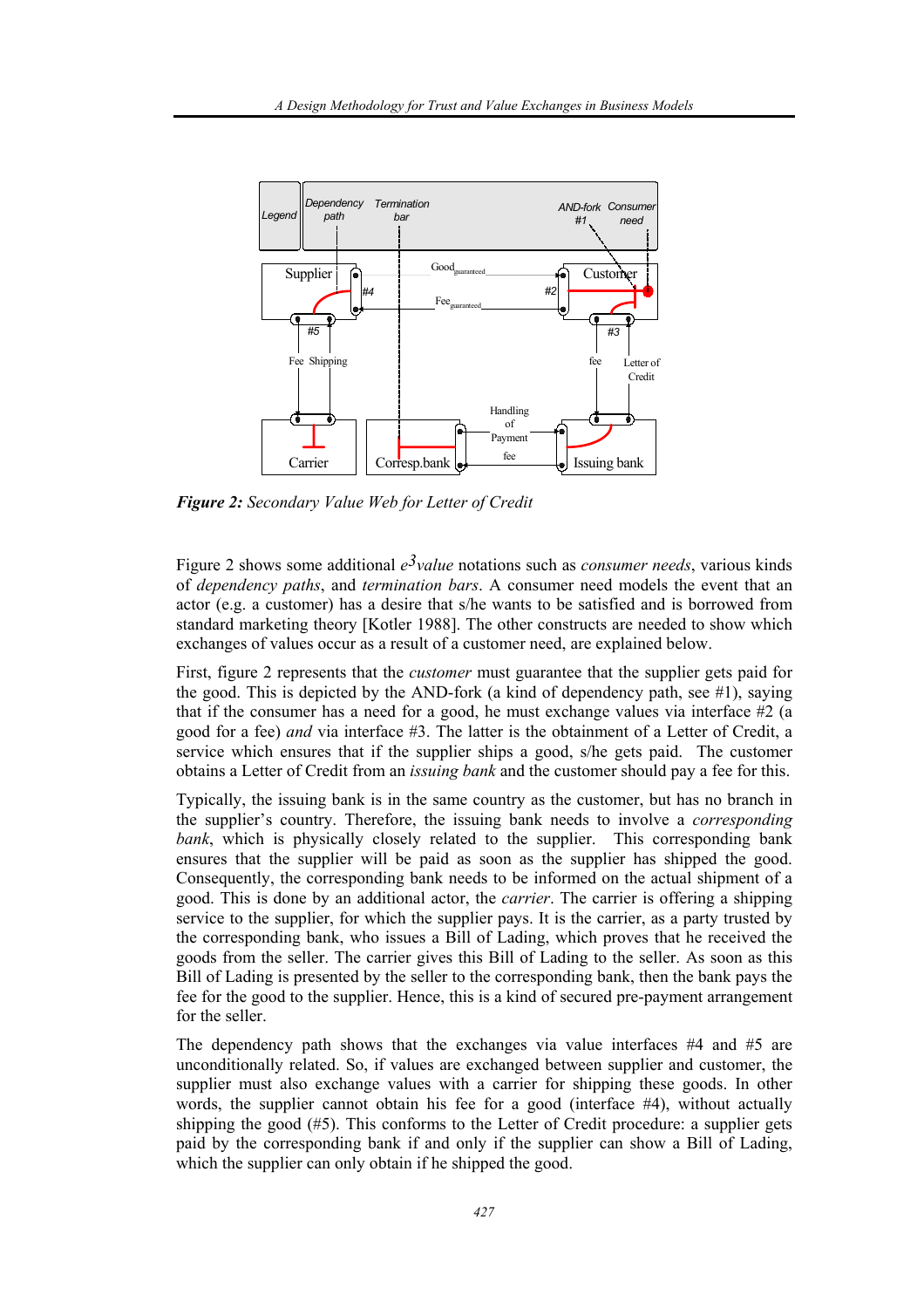Note that the value model only shows *who* is offering *what* to *whom* and expects *what* in return. It does not say anything about the *physical* flow of value objects. From a physical perspective, money flows from a customer to an issuing bank, then to a corresponding bank, which finally pays the money to a supplier. Process modeling techniques like Petri nets or UML activity diagrams are suitable to express this, but it is not the goal of the *e3value* technique. In contrast, its goal is to clarify which objects of value are offered, and the reciprocal objects requested.

Also note that the Letter of Credit service only secures the interest of the supplier that he obtains payment for a delivered good, but that there is no control mechanism in place yet that guarantees the customer that s/he will receive the ordered good, or receives a refund in case of a lost good (e.g. a shipment insurance). Such an additional service is needed to ensure that value exchanges between supplier and consumer are indeed atomic, but is not part of this paper.

## **3. Modeling Trust in Control Procedures**

Whereas the forementioned value model presents the Bill of Lading/Letter of Credit procedure as a commercial service, we also need to understand how this procedure actually works. In addition to that, an important way to create trust in a control mechanism is to understand how it works, and how the controls protect you against opportunistic behavior of a trading partner in a commercial transaction (see e.g. [Das and Teng, 1998]). In this section we formalize what it means to understand a control procedure for trust. This is based on earlier work that was introduced in[Tan & Thoen, 2000] and [Tan & Thoen, 2002].

According to Article 10 of the CIMTG the Bill of Lading as shipment document *reliably indicates* that the goods have been shipped in international trade procedures. Note that this article has a normative element. Whether the Bill of Lading is evidence does not depend so much on whether a person is psychologically convinced by it, but the law simply stipulates that everybody involved in a letter of credit procedure should consider this document as sufficient evidence. We use the conditional operator  $\Rightarrow_{\mathbb{P}}$ , which denotes 'reliably indicates', to formalize the following so-called evidence rule:

 $B_0L \Rightarrow_{\text{P}}$  Shipped (Evidence Rule) (1)

This is read as 'In the context of procedure P, the Bill of Lading reliably indicates that the goods were shipped'. We assume that the conditional  $\Rightarrow$ <sub>P</sub> has the following axioms as defined in [Jones and Sergot, 1996]

$$
(A \Rightarrow_{P} B) \land (A \Rightarrow_{P} C)) \to (A \Rightarrow_{P} (B \land C))
$$
 (2)

 $((A \Rightarrow_{P} B) \wedge (C \Rightarrow_{P} B)) \rightarrow ((A \vee C) \Rightarrow_{P} B)$  (3)

and the following inference rules

If 
$$
\vdash A \leftrightarrow B
$$
, then  $\vdash (C \Rightarrow_{P} A) \leftrightarrow (C \Rightarrow_{P} B)$  (4)

If 
$$
\vdash A \leftrightarrow B
$$
, then  $\vdash (A \Rightarrow_{P} C) \leftrightarrow (B \Rightarrow_{P} C)$  (5)

Note that the modus ponens inference rule does not hold for  $\Rightarrow_{P_1}$  hence it is much weaker than material implication. The evidence relation is not a causal relation. Just as smoke does not cause fire, the bill of lading does not cause shipment.

We described the evidence rule and the procedure in an objective manner, i.e. in terms of objective facts such as 'BoL' and 'Shipped'. For the actual execution of the procedure, however, the mental states of the agents involved are equally important. If one of the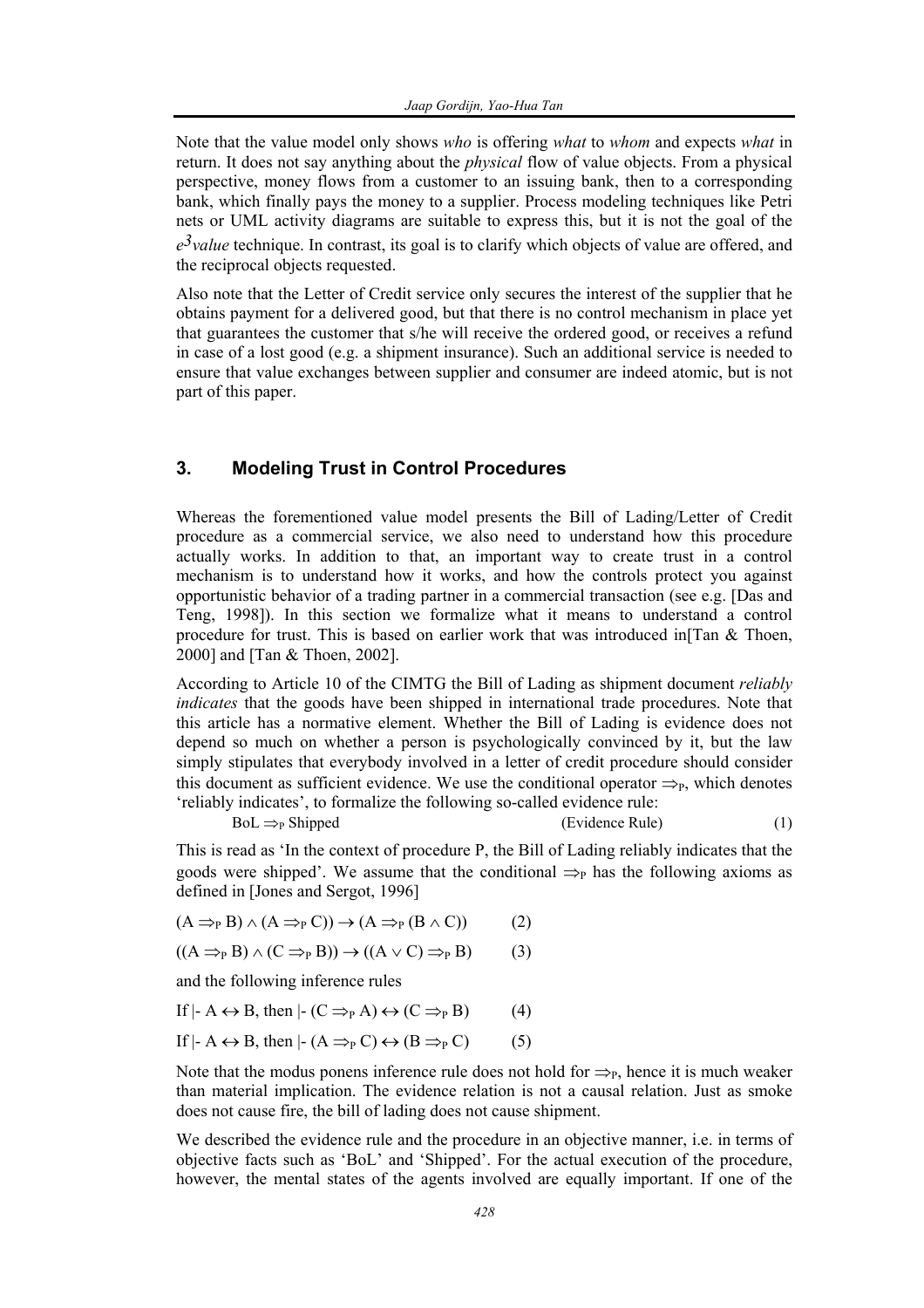agents does not believe the facts, or something went wrong, e.g. an agent did not receive the Bill of Lading, then the procedure does not work. Hence, we cannot simply use objective facts like 'BoL' and 'Shipped' for modeling the mental states of the agents, but we have to use subjective beliefs about such facts to model the mental state of the agents. To model these belief states of agents, we use epistemic operators such as  $B_i\varphi$ , which denotes that agent i believes  $\varphi$ , and  $K_i\varphi$ , which denotes that agent i knows  $\varphi$ . If agent b believes the Bill of Lading, then we represent this by the formula B<sub>i</sub>BoL. This belief depends on the agent's belief that the document is not forged, i.e., that the document comes from a trustworthy source. Similarly, BiShipped means that the agent i believes that shipment of the goods took place. The  $K_i$  and  $B_i$  operators have the usual axioms and inference rules (see [Fagin et al., 1995]).

Ki Axioms:

| a) $K_i(\varphi \rightarrow \psi) \rightarrow (K_i\varphi \rightarrow K_i\psi)$   | (K axiom for $K_i$ ) |
|-----------------------------------------------------------------------------------|----------------------|
| b) $K_i \varphi \rightarrow \varphi$                                              | (T Axiom)            |
| c) $K_i \varphi \rightarrow K_i K_i \varphi$                                      |                      |
| d) $-K_i\varphi \rightarrow K_i-K_i\varphi$                                       |                      |
| $B_i$ Axioms:                                                                     |                      |
| a) $B_i(\varphi \rightarrow \psi) \rightarrow (B_i \varphi \rightarrow B_i \psi)$ | (K axiom for $B_i$ ) |
| b) $B_i \varphi \rightarrow \neg B_i \neg \varphi$                                |                      |
| c) $B_i \varphi \rightarrow B_i B_i \varphi$                                      |                      |
| d) $\neg B_i \varphi \rightarrow B_i \neg B_i \varphi$                            |                      |
| and the following inference rules:                                                |                      |
| a) if $\varphi$ and $\varphi \rightarrow \psi$ , then $\psi$                      |                      |

b) if  $|- \varphi|$ , then  $|- K_i \varphi|$  and  $|- B_i \varphi|$  (Necessitation rules)

We model the fact that an agent understands the evidence rule of the procedure with the following formula.

 $K_i(B_iB_0L \implies_{P} B_iShipped)$  (Epistemic Evidence Rule) (6)

This formula says that agent i knows that, if he believes the Bill of Lading, then according to the procedure P he has a good reason to believe that the goods are shipped. Note the importance of the procedural setting here. Agent i knows that by law he is supposed to consider the bill of lading as sufficient evidence for shipment. We use here the knowledge operator, because procedures or legal texts are non-empirical information (like the rules of a game, or mathematics). In other words, these are not empirical data about which you can make incorrect observations. You either know this or not, but there is nothing in between, while you can get misleading information about empirical facts such as a bill of lading or shipment. Hence, we use the  $B_i$  operator to represent the belief in these facts.

It is a general principle in most legal systems that its norm subjects are supposed to know the norms. This can be represented by an obligation for the norm subjects to 'ought to know'. The norm in Article 10 expresses that everybody who uses the letter of credit procedure *ought to know* that the Bill of Lading reliably indicates that the goods were shipped is formalized as, which can be formalized as follows.

 $O_iK_i(B_iB_0L \implies_B B_iShipped)$ , for all agents i (Obligatory Knowledge of the Evidence Rule) (7)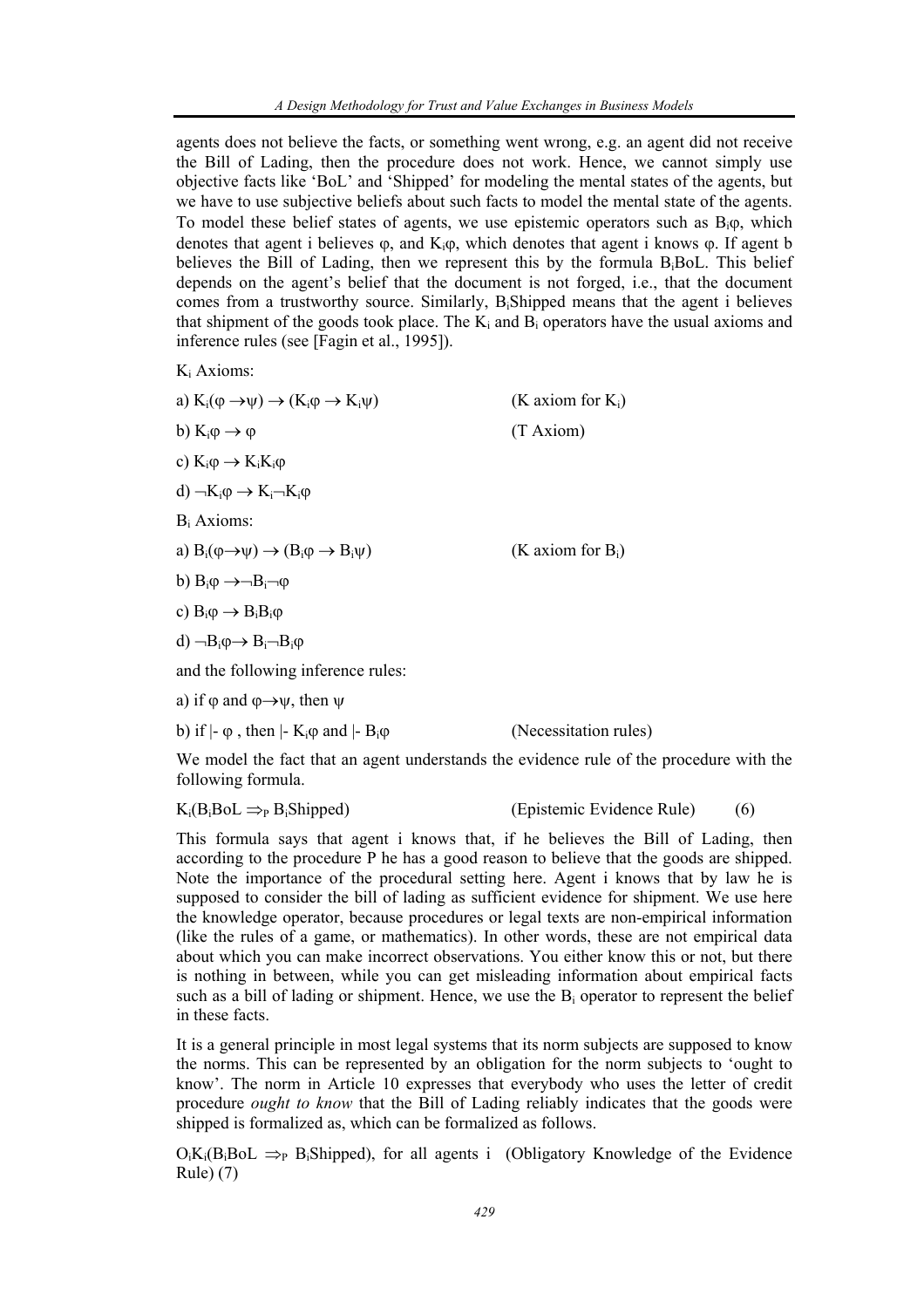Where the deontic operator  $O_i$  is the standard deontic logic (SDL) operator, and  $O_i$ means that p is obliged. We have the usual SDL axioms and inference rules (see e.g. [Meyer and Wieringa, 1993]).

Oi Axioms:

a)  $O_i(\varphi \rightarrow \psi) \rightarrow (O_i\varphi \rightarrow O_i\psi)$  (K axiom for  $O_i$ )

b)  $O_i \varphi \rightarrow \neg O_i \neg \varphi$ 

and the following inference rules:

a) if  $\varphi$  and  $\varphi \rightarrow \psi$ , then  $\psi$ 

b) if  $|- \varphi$ , then  $|- O_i \varphi$  (Necessitation rule)

The idea of rule (7) is that an agent cannot use the argument that he did not know rule (6) as justification for violating an obligation. In other words, if agent i has received the Bill of Lading but did not pay for the goods on time, then agent i cannot justify his violation of the obligation to pay for the goods by saying that he did not know that the goods have been already shipped. Agent i ought to have known that receiving the Bill of Lading reliably indicates that the goods were shipped.

The last issue that we have to address is the *shared knowledge* aspect of trust. The letter of credit procedure is only trustworthy for the seller if he knows about all the other parties involved, e.g. the buyer, the buyer's bank etc, that they will accept the bill of lading as proof of shipment. In other words, the seller has to know that the evidence rule is obligatory knowledge for all the other parties. We model this by the following formula:

 $K_i(O_i(K_i(B_iB_0L \implies_{P} B_iShipped)))$  for all agents  $j \neq I$  (9)

The understanding of the procedure is modeled by the fact that the rules 6, 7 and 9 are part of the agent's mental state. In other words, BiBoL by itself only models that the agent believes the written content of the Bill of Lading. Understanding the complete functionality of the Bill of Lading requires a lot more. The agent has to know (1) all the consequences and functions of the Bill of Lading, and (2) the agent has to know what he and other agents are supposed to know about these consequences. In particular, this shared knowledge is essential for trust creation between the agents of a trading community.

## **4. Value Modeling and Trust Modeling**

In [Bons et al., 1997] and [Lee and Bons, 1996] a set of auditing principles is introduced for trustworthy trade procedures in international trade. The problem in international trade is that you often have very little information about your potential trade partner. The underlying idea is that if trade procedures are compliant with these auditing principles, then these procedures create enough trust for people to trade. An example of such an auditing principle is the following:

*If Role 1 cannot witness the performance of a counter-activity, another Role 3 should testify the completion of Role 2's activity if the agent playing Role 2 is not trusted by the agent playing Role 1. This document must be received by Role 1 before the execution of its primary activity, and the agent playing Role 3 should be trusted by the agent playing Role 1.* 

This general principle can be applied to the earlier example of the seller in Hong Kong and the buyer in the Netherlands. The first condition, that the buyer (Role 1) cannot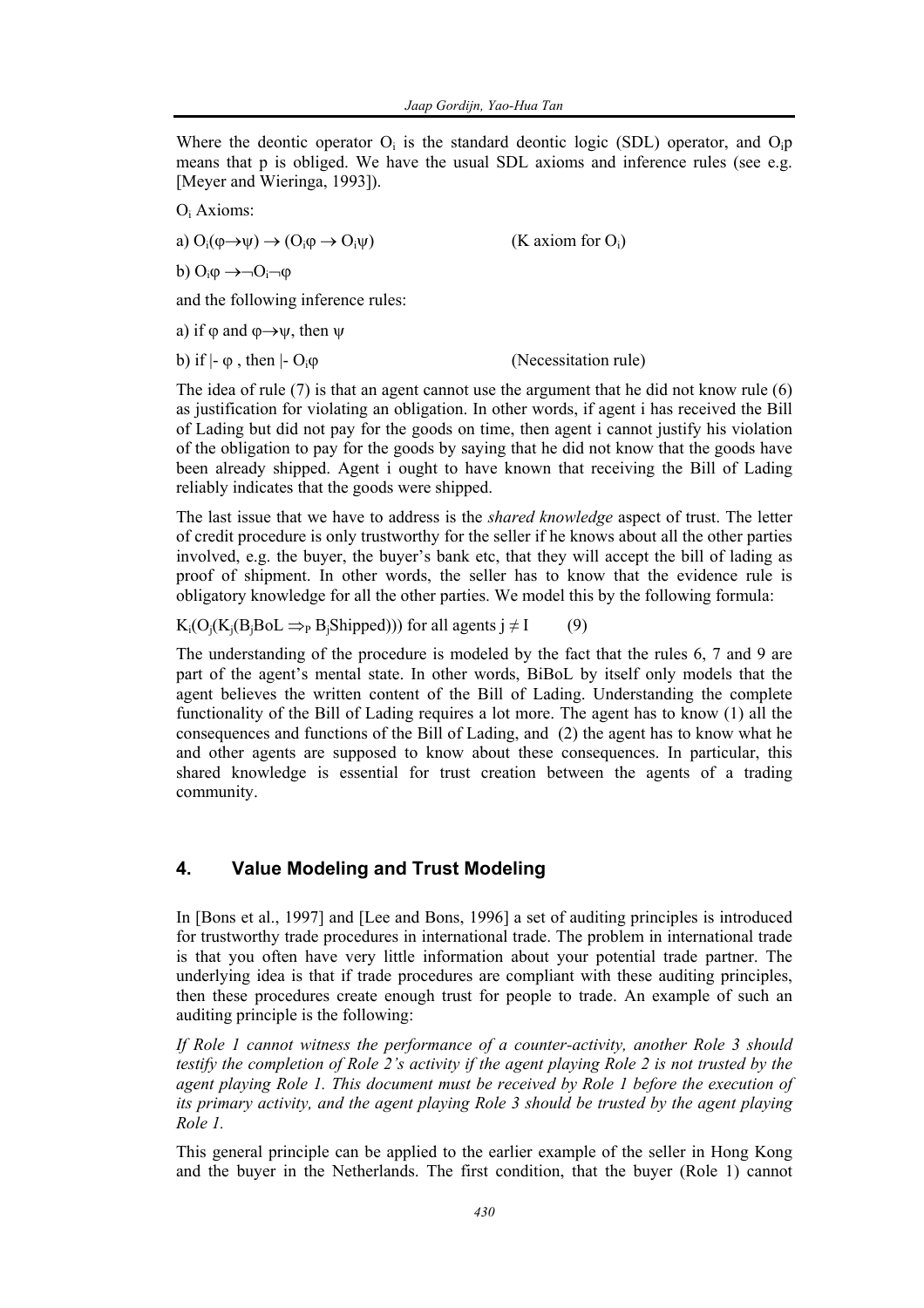witness the shipment of the goods, holds. And the second condition that the seller (Role 2) is not trusted by the buyer (Role 1), holds as well. (We said that the buyer does not want to pay before shipment of the goods). The solution that the general auditing principle prescribes is the introduction of a third agent (Role 3) that testifies (using a document) that the goods have been shipped. The buyer (Role 1) should have received this document before the seller is paid.

This general principle, therefore, imposes a constraint on the letter of credit procedure we described in the previous section. The corresponding bank will only accept the Bill of Lading when it is issued by an independent third party, i.e. the carrier has to issue it and not the seller. Hence, we only have that B<sub>i</sub>BoL is true, if the Bill of Lading was issued by an independent trusted third party. In other words, Article 10 only makes sense if the CIMTG complies with this auditing principle, which is indeed the case.

This auditing principle can be analyzed with the formal concepts that we introduced in section 3. More importantly, this formalization provides a basis to develop a theory that can be used to explain how control procedures create trust. This theory can then be used to design for a particular primary value web the control procedure which is most adequate to create trust for a specific agent. For example, from the perspective of the buyer the letter of credit creates no trust about the actual delivery of the goods by the carrier. Other control procedures could be used to secure the interests of the buyer. For example, an insurance at least secures the financial risks of the buyer (who already pre-paid the goods in the letter of credit situation!) in case the goods are damaged by the carrier. Hence, the formal analysis can be used to develop a theory to design the most appropriate secondary control value web to secure the interests of a specific agent in the primary value.

#### **5. Conclusions**

Value models and trust models are two perspectives on an e-business case. A value model shows which actors are involved and which objects of economic value are exchanged between these actors. The  $e^3$ *value* methodology assumes that these exchanges always occur, or none at all. In other words, there are no actors who are committing a fraud, or other mishaps which may result in failed exchanges of value.

Consequently, to put an e-business idea into practice, mechanisms need to be in place which ensure that committed exchanges of value actually occur. In general, such mechanisms will based on trustworthy control procedures. Two interesting observations were made about these control procedures. First, trust-increasing procedures themselves can be seen as viable commercial value-added services with a corresponding value model. We called such value models secondary, because they facilitate the exchange of values in another, primary, value model. Relating a secondary value model to enhance trust to a primary value model goes via the value exchanges of this primary model; these are the exchanges which need to be secured by trust-services. Second, a theory is needed about trust procedures and how to design them for specific value models. Just as the design methodology requires principles for the design of the primary value models, it also requires control specific principles for the design of the secondary trust services value models. Here we made a first attempt to develop such a theory for the design of the secondary trust services value models.

In future research we plan to further develop the formal theory about auditing principles for trust building for designing the most appropriate control procedure to extend a given value web. The long-term objective is to use this theory to extend the  $e^{3}$  *value*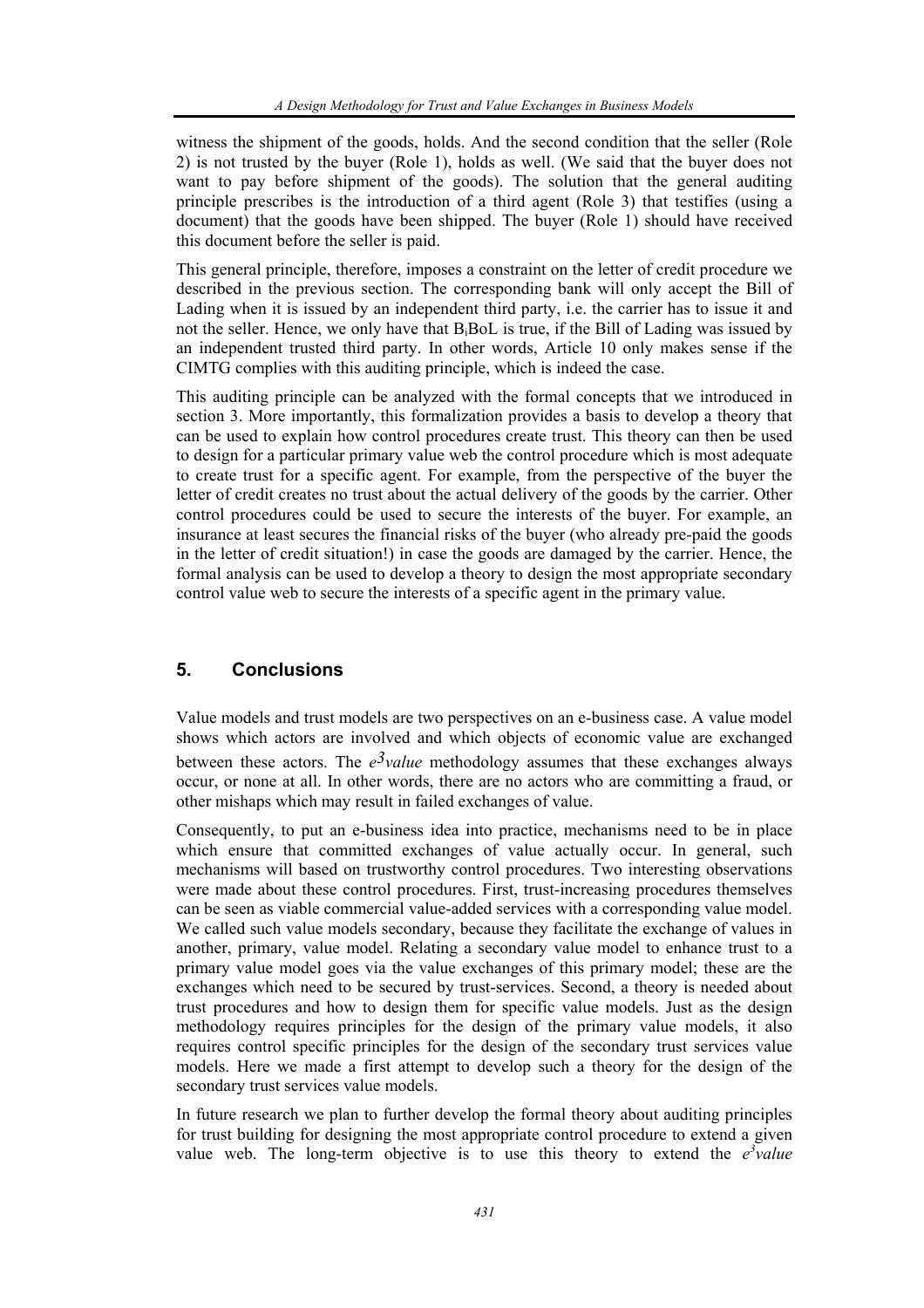methodology with a library of heuristic guidelines for selecting the most appropriate control procedures for a given value web.

#### **References**

- Special Issue on Trust in Organizations, Academy of Management Review, Vol. 20, No 3,1998.
- Bons, R.W.H., Lee, R.M., and Wagenaar, R.W., Designing trustworthy interorganizational trade procedures for open electronic commerce, Global Business in Practice, Proceedings of the Tenth International Bled Electronic Commerce Conference, Bled, Slovenia, June, 1997.
- Das, T.K. and Teng, B.S., Between Trust and Control: developing confidence in partner cooperation in alliances, Academy of Management Review, Vol. 23, No. 3, pp. 491-512 (1998).
- Fagin, R., Halpern, J.Y., Moses and M. Vardi, Reasoning About Knowledge, MIT Press, Cambridge, 1995.
- Gordijn, J. and Akkermans, J.M., Designing and Evaluating e-Business Models, IEEE Intelligent Systems - Intelligent e-Business, (16)4, 2001, pp 11-17.
- Gordijn, J., Value-based Requirements Engineering Exploring Innovative e-Commerce Ideas, PhD. Thesis, Vrije Universiteit, Amsterdam, NL, 2002, Also available from http://www.cs.vu.nl/~gordijn/
- Holland, C.P. and Lockett, A.G., Business trust and the formation of virtual organizations, Proceedings of the 31st Annual Hawaii International Conference on System Sciences (HICSS'98), IEEE Computer Society, 1998.
- Jones, A.J.I. and Sergot, M.J., A formal characterisation of institutionalised power, Journal of the Interest Group in Pure and Applied Logics, 4, No. 3, pp. 429-445, 1996.
- Kotler, P., Marketing Management: Analysis, Planning, Implementation and Control, Prentice Hall, Englewood Cliffs, NJ, 1988
- Lee, R.M. and Bons, R.W.H., Soft-Coded trade procedures for open-edi, International Journal of Electronic Commerce, 1, No 1, 1996, pp. 27-49.
- Mayer, R.C., Davis, J.H. and Schoorman, F.D., An integrative model of organizational trust, Academy of Management Review, 20, No 3, 1995, pp. 709-734.
- McKnight, D.H. and Chervany, N.L., What trust means in e-commerce customer relationships, International Journal of Electronic Commerce, 6, 2, 2002,pp. 35- 53.
- Mylopoulos, J., Conceptual Modeling and Telos, in: Conceptual Modelling, Databases and CASE: An Integrated View of Information Systems Development, pp 49— 68, Wiley, New York, NY, 1992
- Meyer, J.-J.Ch. and Wieringa, R.J., Deontic Logic in Computer Science, John Wiley, Chichester, 1993.
- Tan, Y.H. and Thoen, W., "Toward a Generic Model of Trust for Electronic Commerce", International Journal of Electronic Commerce, vol. 5, nr. 2, 2000, pp. 61-74.